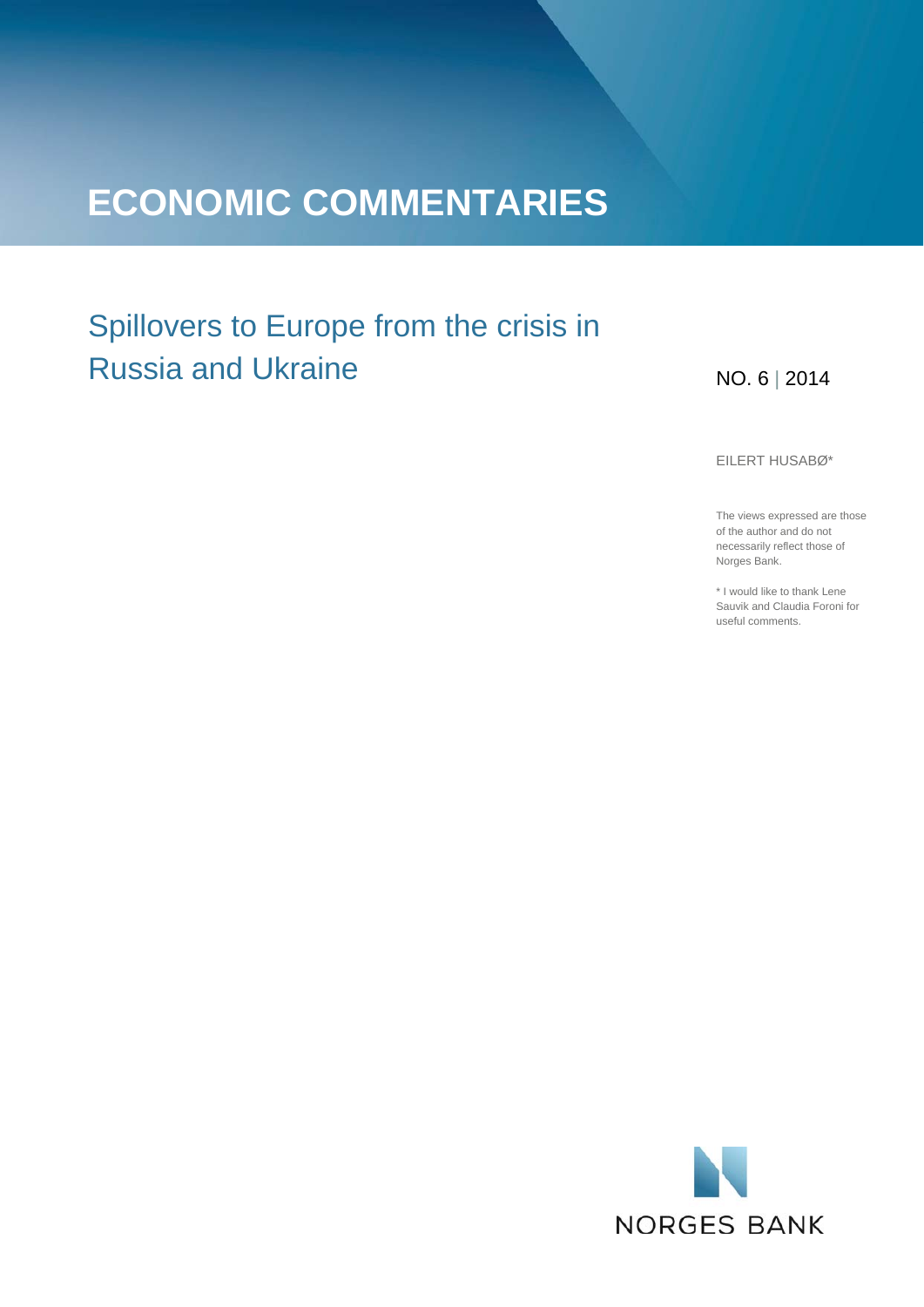# Spillovers to Europe from the crisis in Russia and Ukraine

**The IMF recently pointed to the unrest in Ukraine as a risk to global growth prospects. This article provides a short overview of transmission channels for the effects of the crisis and potential spillovers if the crisis should intensify. Most European countries will likely be little affected directly via trade and capital flows, owing to their relatively small exposure to Russia. Should Russian gas exports to Europe cease for a long period, however, the potential negative effects on growth in Europe may be substantial. The same applies if the crisis intensifies to the extent that it undermines global confidence and risk sentiment.** 

We focus on spillovers from Russia to euro area countries and some of Norway's proximate trading partners. Several eastern European countries with close linkages to Russia are excluded. In the following, the countries included are referred to as «Europe» or «European countries».

The Russian economy can have a direct impact on Europe through trade, capital flows and energy supply, and indirectly through confidence and risk sentiment in global financial markets. EU sanctions have been imposed on individuals and have been confined to travel restrictions and freezing financial assets.

#### **Trade and capital flows**

l

At firm level, the export sector in Europe has already been impacted by the crisis through weaker-than-expected demand from Russia. In 2013, Russian GDP growth was 2 percentage points lower than market projections at the beginning of the year<sup>1</sup>. The projection for 2014 was lowered by 3½ percentage points to 0.3 percent. Exports from the euro area to Russia have declined by close to 20 percent over the same period (see Chart 1).

At macro level, the negative growth impulse to Europe has hardly been noticeable. Only a small share of European exports goes to Russia, for the euro area the share is less than 1 percent of GDP (see Table 1). The direct impact of further sanctions or a fall in Russian imports on European GDP growth is thus expected to be modest.

Whereas Europe as a whole seems fairly sheltered from a deterioration in the Russian economy, some of Russia's neighbouring countries appear to be considerably more exposed. Of the countries examined, this applies in particular to the Baltic countries and to some extent Slovakia, Slovenia and Finland. Historically, these countries have had close economic ties with Russia, and goods exports to Russia still make up between 5 and 15 percent of GDP. Compared with the euro area as a whole, export growth for these countries has been relatively weak over the past year (see Chart 2). In addition to goods exports, the tourist sector in the Baltic countries and Finland is particularly vulnerable to weaker economic developments in Russia (see Table 2).

European firms may also be impacted through dividend income from direct investment in Russia, although exposures are relatively small so that any effects are likely to be moderate (see Table 3). Banks in most European countries also have relatively small claims on Russian banks (see Table 4), with the exception of Austrian banks, that have traditionally had close eastward links. Austrian firms also have large direct investments in Russia compared with the other countries examined.

### <sup>1</sup> Consensus Forecast from Consensus Economics

#### NORGES BANK

### **ECONOMIC COMMENTARIES**  NO 6 | 2014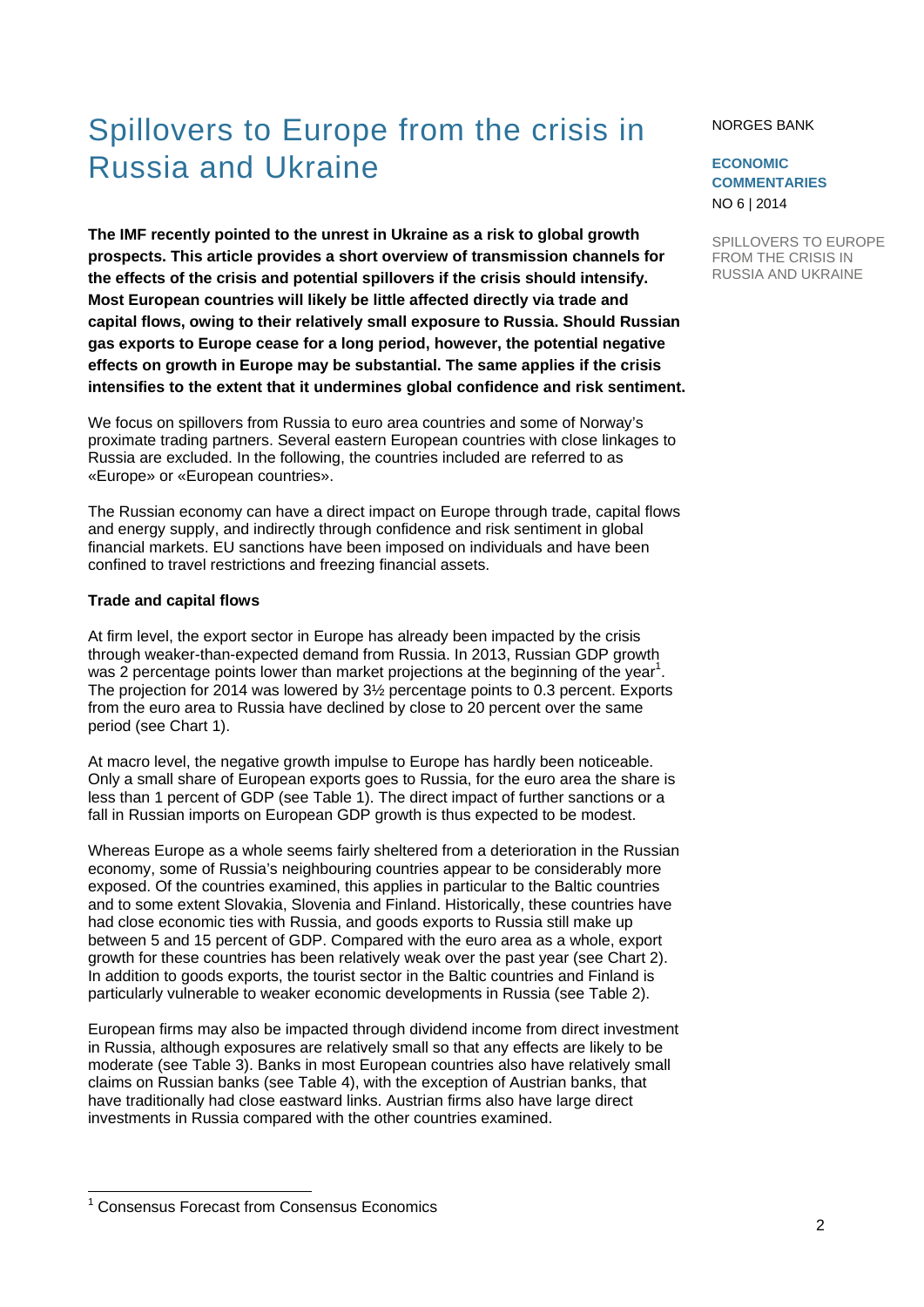### **Growth impulses from Russia in a simple VAR analysis**

The conclusions above are broadly in line with the results derived from a simple economic model. We estimate a VAR model that can be used to quantify growth impulses from Russia to European countries.

The model incorporates a set of global explanatory factors (global GDP, international financial conditions and commodity prices), Russian GDP and GDP for the relevant country<sup>2</sup>. We estimate a model for each country examined. The following variables are used for the global explanatory factors:

- Global GDP is proxied by a weighted average of GDP in the G20 area<sup>3</sup>.
- International financial conditions are proxied by the VIX, which measures the implied volatility of US equity prices and is often seen as an indicator of global risk sentiment.
- Commodity prices are measured by *The Economist* commodity-price index. The index is deflated by the trade-weighted US dollar index to counteract swings in the US dollar exchange rate.

The model is estimated using quarterly data from 2003 Q1 to 2013 Q4. All the variables are expressed in log levels, and the model is estimated in first differences (except the VIX, which is expressed in levels) and depends on developments in the two preceding periods (i.e. two lags).

The estimation period is relatively short as quarterly GDP data for Russia is only available starting in 2003 Q1. We have therefore in addition estimated a set of models where the OECD's leading indicator for Russia (CLI) is used to construct a quarterly GDP series from 1992 Q3 to 2002 Q4. The results derived from this control model are in line with the results from the main model.

To identify the structural parameters of the model, a set of restrictions must be specified. We assume that the more exogenous variables of the model precede the endogenous ones<sup>4</sup>: first, global explanatory factors; second, Russian GDP; and finally GDP for the relevant country. The model thus enables us to distinguish between the effects on GDP for the relevant country from global factors and effects from economic activity in Russia.

The model confirms that spillovers from Russian GDP growth are largest for countries with the largest export exposures to Russia. Chart 3 shows the effects on quarterly GDP growth of a negative shock to Russian GDP growth of one standard deviation (i.e. 1.3 percentage point shock to Russian GDP growth).

The spillovers are largest for Latvia, Lithuania, Slovakia, Slovenia and Finland. For Latvia and Lithuania, the shocks have a substantial direct impact over three to four quarters. For the other three countries, the impact of the shock occurs with a lag, with the most pronounced impact occurring after two to three quarters and the impact fully dissipating after around four quarters.

#### NORGES BANK

### **ECONOMIC COMMENTARIES**  NO 6 | 2014

 2 Mainland GDP for Norway. The model is structured in the same way as *IMF WP/12/145* 

 $3$  Weighted using purchasing-power-parity-adjusted GDP. Saudi Arabia is not included owing to data constraints.

<sup>&</sup>lt;sup>4</sup> I.e. standard Cholesky decomposition. This is a restriction on potential contemporaneous impact. Each variable may only contemporaneously affect the variables listed after it. In our model this means that Russia has a contemporaneous impact only on the relevant country, while the relevant country does not have a contemporaneous impact on any other variables. All variables may affect each other with a lag.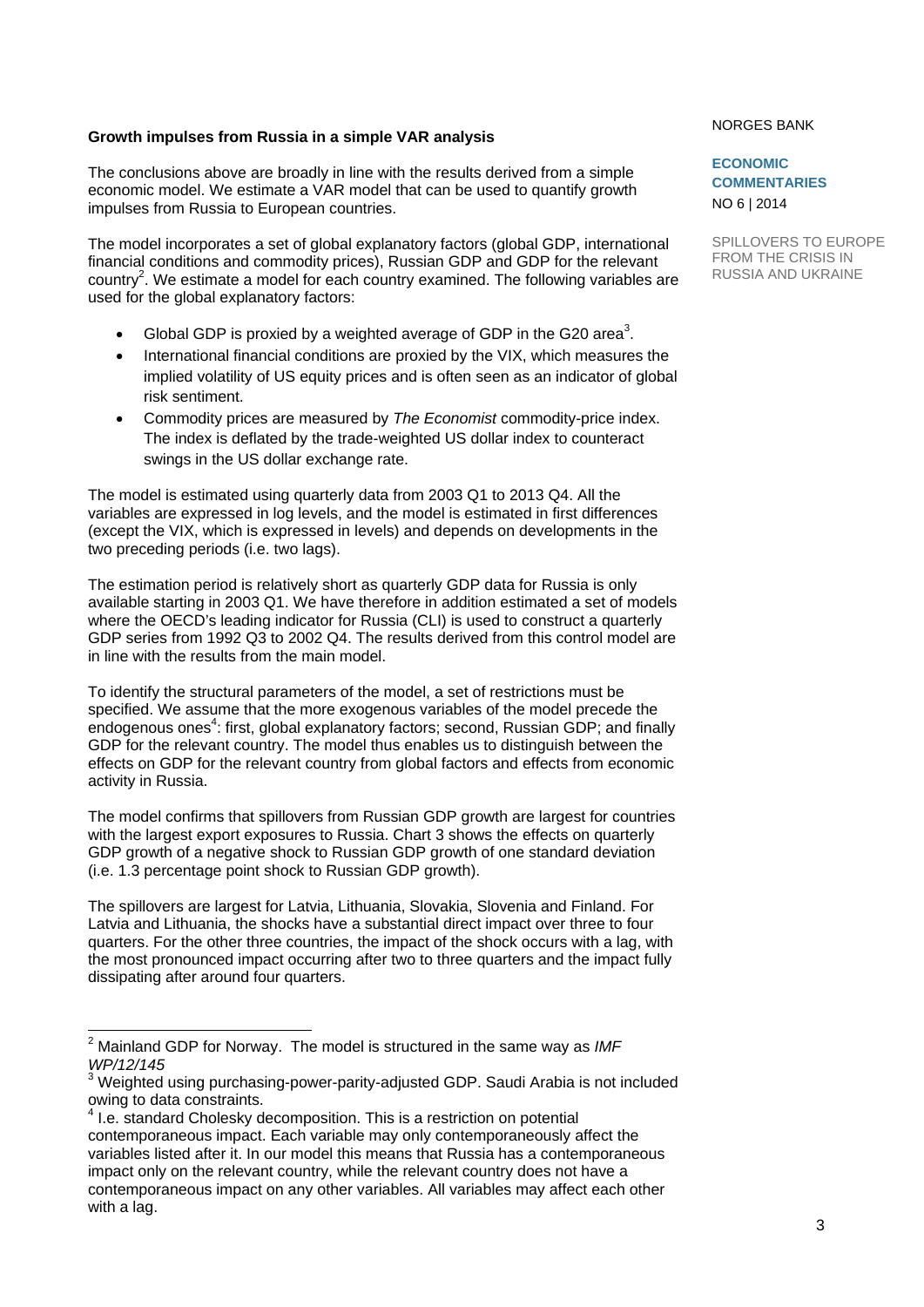For the euro area as a whole, variations in Russian GDP growth have a limited impact. The same applies to Poland, the UK, Sweden and Denmark. The VAR analysis supports the conclusion above that the Russian economy has relatively limited direct effects on growth rates in most European countries.

The model with a short estimation period shows what appears to be a substantial spillover from Russia to Norway, likely reflecting the impact of a factor common to both countries; the petroleum sector. If the estimation period is extended, the spillover from Russia to Norway becomes considerably smaller. As the petroleum sector was less important for both countries in the 1990s, this is in line with the interpretation above.

### **Energy exports from Russia**

Russian energy exports account for large share of energy supplies for many European countries. About 25 percent of euro-area oil and gas is imported from Russia (see Table 5). An interruption in Russian energy exports to Europe may have substantial spillover effects at regional and global level. Regarding access to energy, Europe is likely most vulnerable to an interruption in gas exports as oil, unlike gas, can be transported and traded globally. In addition, higher energy prices will be felt by Europe and the rest of the world.

For the euro area as a whole, gas imports from Russia account for a little more than 7 percent of total energy consumption. The scale of the economic effect of an interruption in Russian gas exports will depend on several factors such as the length of the interruption and to what extent alternative energy sources can be used (price and volume will play a role). An interruption spanning several months through a cold winter will have the largest impact. At the other end of the scale is a much smaller impact from a short interruption in the summer. The effects will also depend on European gas stocks. At present, stocks are relatively high after an unusually warm winter (see Chart 4).

At country level, the impact will be largest for those countries that are most dependent on Russian gas. Based on import data, the countries with the highest dependence are Lithuania, Latvia, Slovakia and Austria. The degree of dependence should be adjusted down somewhat, however, to account for the share of imported gas that is re-exported to other countries. Countries that do not import Russian gas directly will also be affected through higher demand and prices for alternative gas and energy sources in Europe.

The economy that will feel the greatest adverse impact of a full interruption in Russian gas exports to Europe will nevertheless be Russia. This will put a constraint on how long it is possible to maintain an interruption. In the meantime, close trading partners will also feel adverse second-round effects through lower Russian import demand.

### **Indirect effects through global risk sentiment**

A pronounced intensification of the crisis in Ukraine and Russia may undermine global confidence and risk sentiment. This may lead to higher funding costs in countries that are perceived as risky. In Europe, these countries are primarily in eastern and central Europe, but a shift in investor preferences towards risk-free assets may result in higher funding costs in vulnerable euro area countries (i.e. Spain, Italy, Greece, Portugal and Ireland).

The most dramatic event so far was the annexation of Crimea. The episode did not, however, have any significant impact on risk sentiment (see Chart 5), and it would thus seem that there is a very high threshold for effects on global financial markets from Russia and Ukraine.

#### NORGES BANK

**ECONOMIC COMMENTARIES**  NO 6 | 2014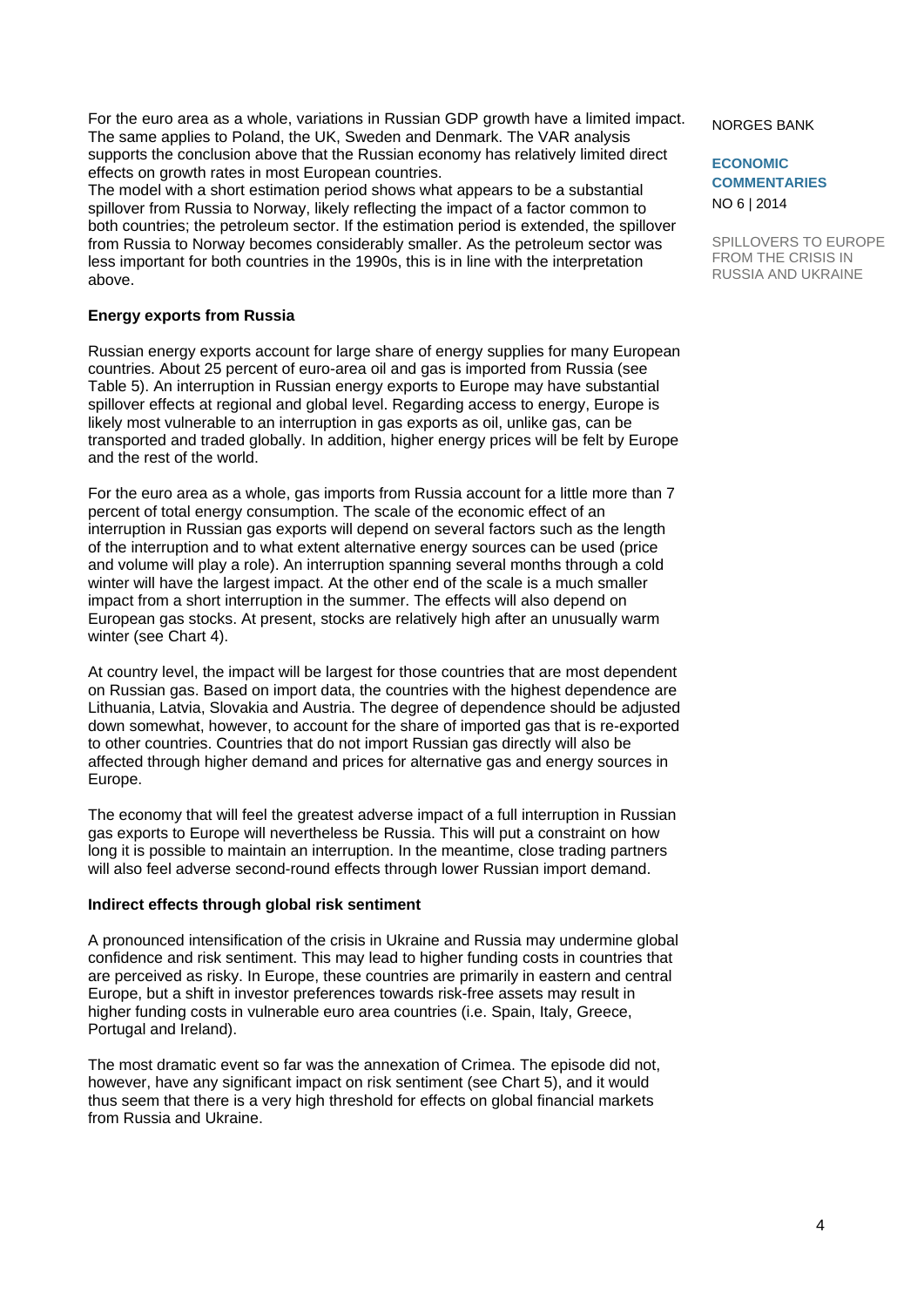### **Conclusion**

For Europe as a whole, the economic effects of lower demand from Russia or further trade sanctions against Russia seem to be small as most European countries have relatively limited exposure to Russian exports. An interruption in Russian gas exports may, on the other hand, give rise to more pronounced effects also for countries that do not import Russian gas directly. Relatively large European gas stocks and lower energy demand in summer will nonetheless limit the impact of a short interruption in energy supplies. The largest impact on Europe will naturally occur in the event of a pronounced intensification of the conflict, through worsening global risk sentiment, trade contraction and energy supply interruptions.

For the Baltic countries, Finland, Slovenia and Slovakia, even a mild intensification of the crisis could have an impact through lower exports and probably through the confidence channel too.

#### NORGES BANK

**ECONOMIC COMMENTARIES**  NO 6 | 2014

N

N

SPILLOVERS TO EUROPE FROM THE CRISIS IN RUSSIA AND UKRAINE

### **Chart 1: Euro Area export of goods to Russia** Goods. Annualized. Billions of euros. January 2008 - April 2014 100 100 90 90



### **Chart 2: Total exports of goods**

Twelve-month change, February - April 2014 compared to same period previous year

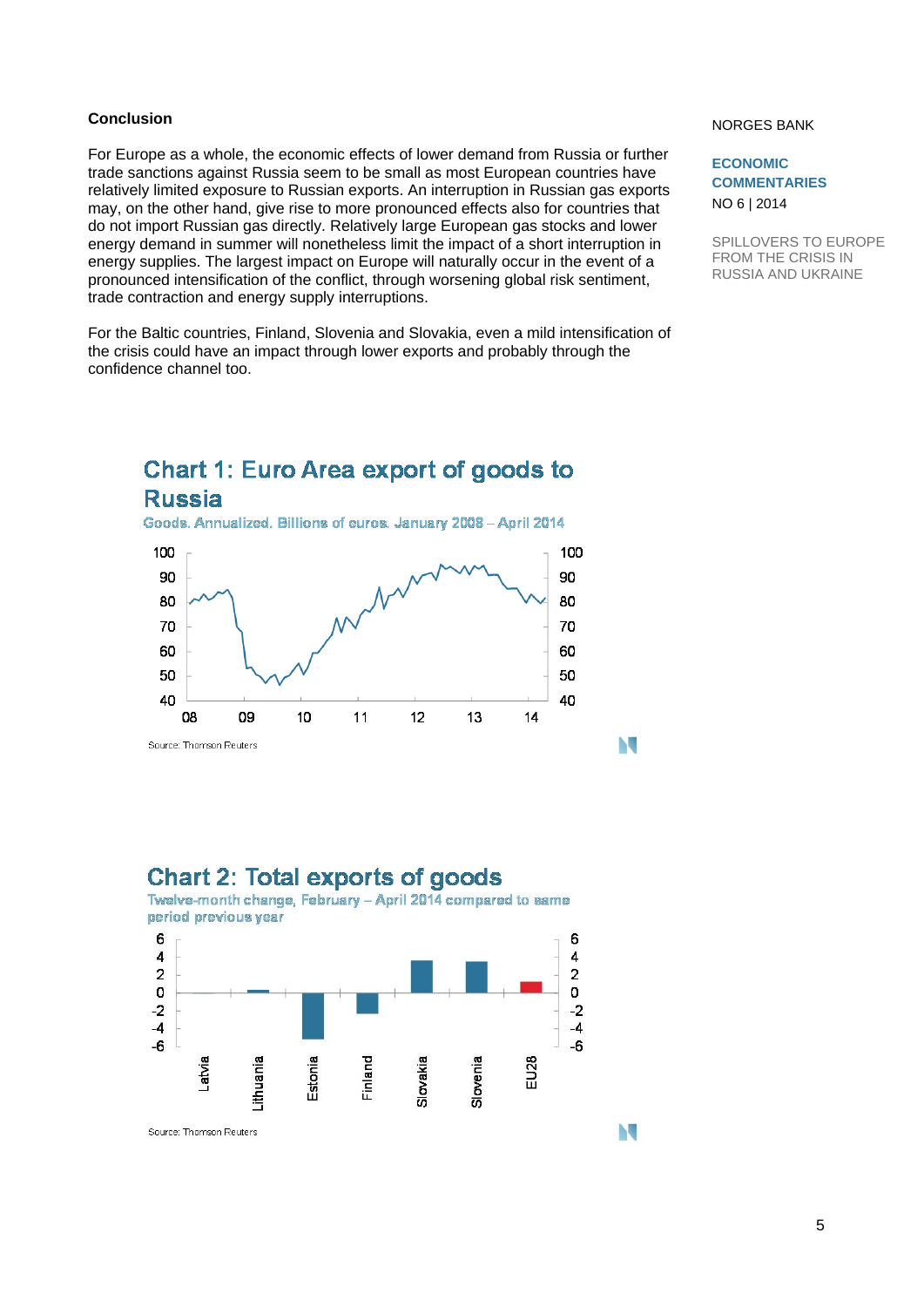# **Chart 3: VAR analysis.**

**Percentage point change in quarterly GDP growth from one standard deviation shock to Russian GDP (one standard deviation equals 1.3 percentage points). The horizontal axis shows time measured in quarters; the shock takes place in Q1.** 



### NORGES BANK

### **ECONOMIC COMMENTARIES**  NO 6 | 2014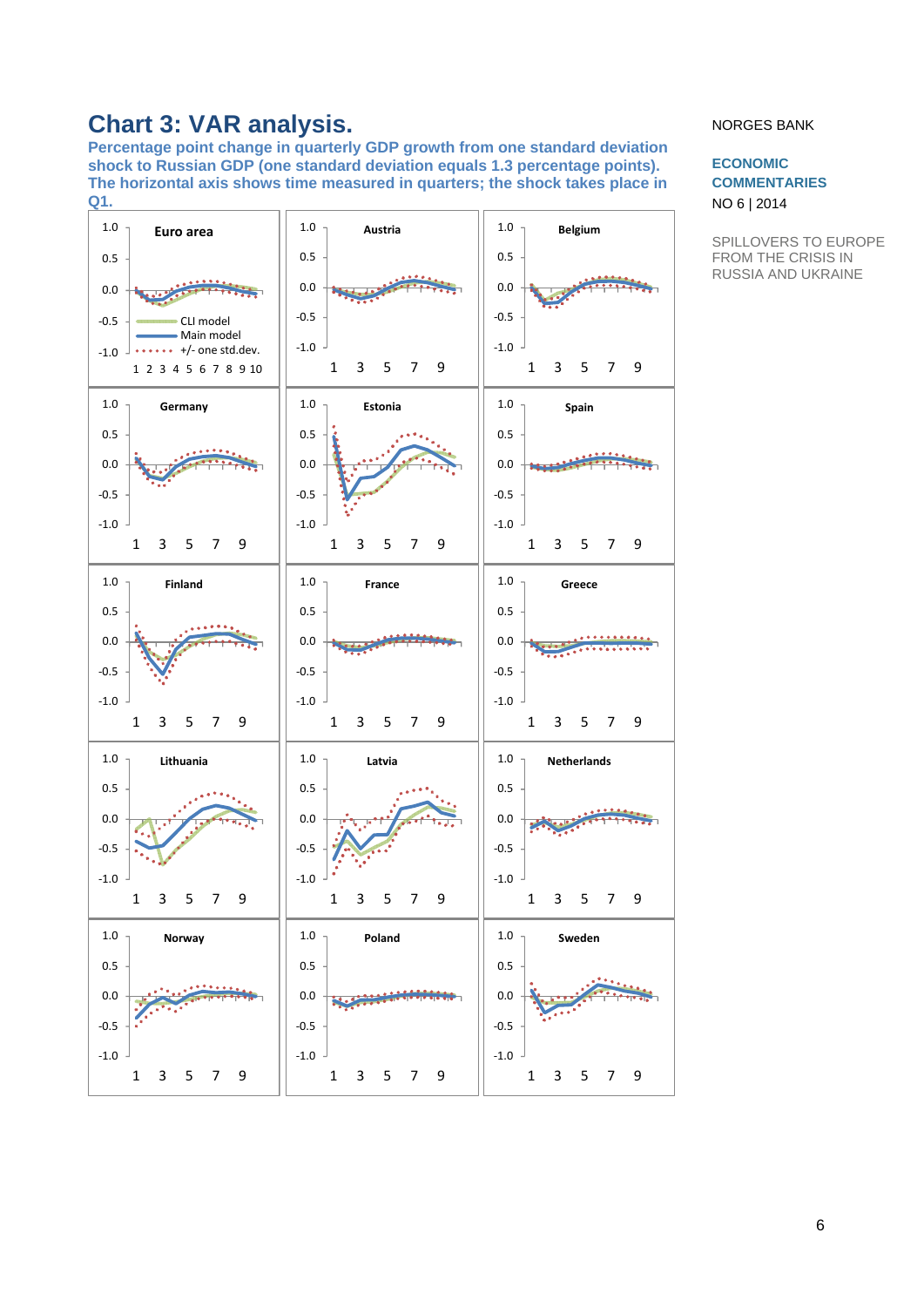

### NORGES BANK

**ECONOMIC COMMENTARIES**  NO 6 | 2014

SPILLOVERS TO EUROPE FROM THE CRISIS IN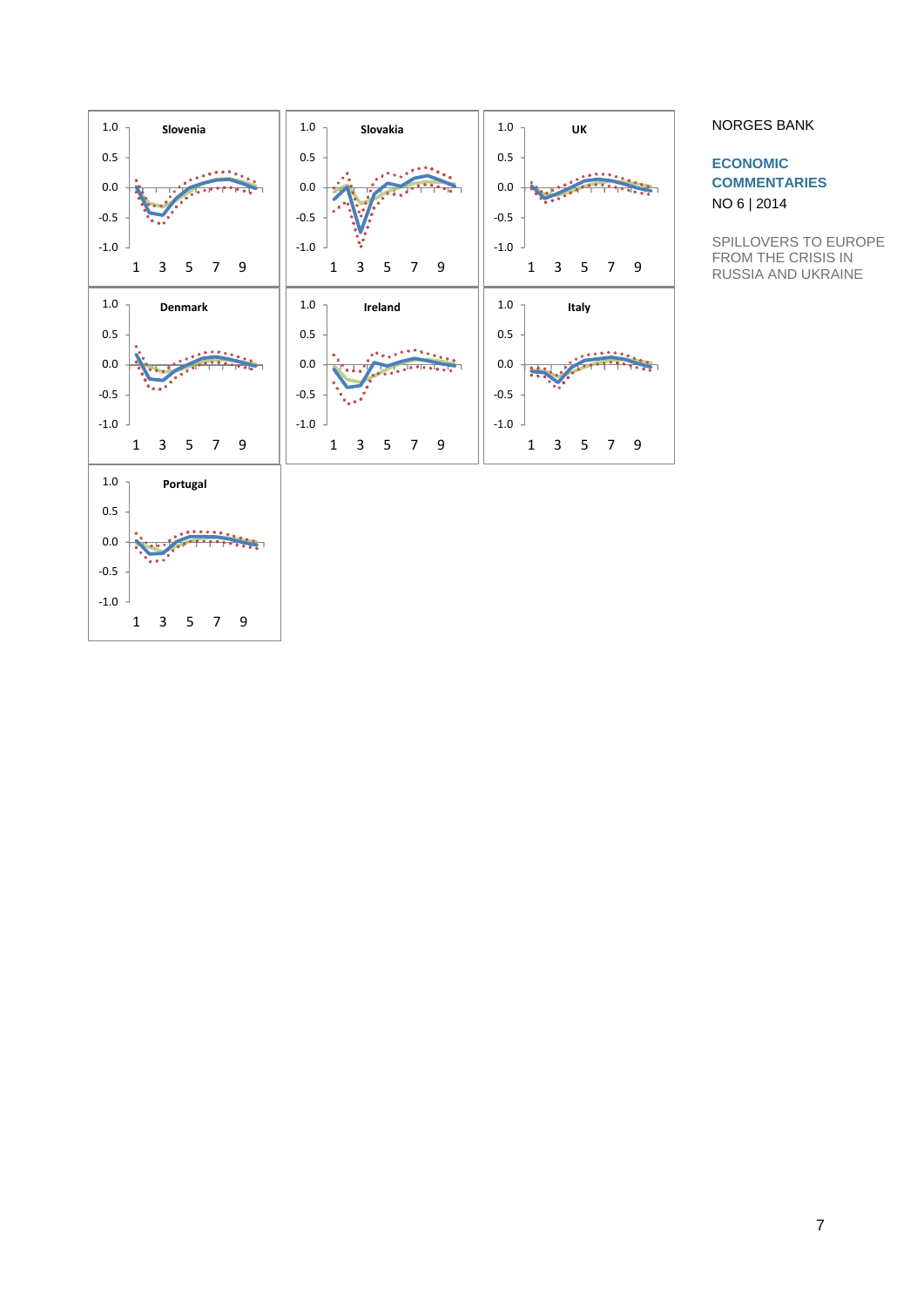### **Chart 4: Gas stocks**

EU-28. Development through year. Percent of full capacity



### NORGES BANK

### **ECONOMIC COMMENTARIES**  NO 6 | 2014

SPILLOVERS TO EUROPE FROM THE CRISIS IN RUSSIA AND UKRAINE



N

N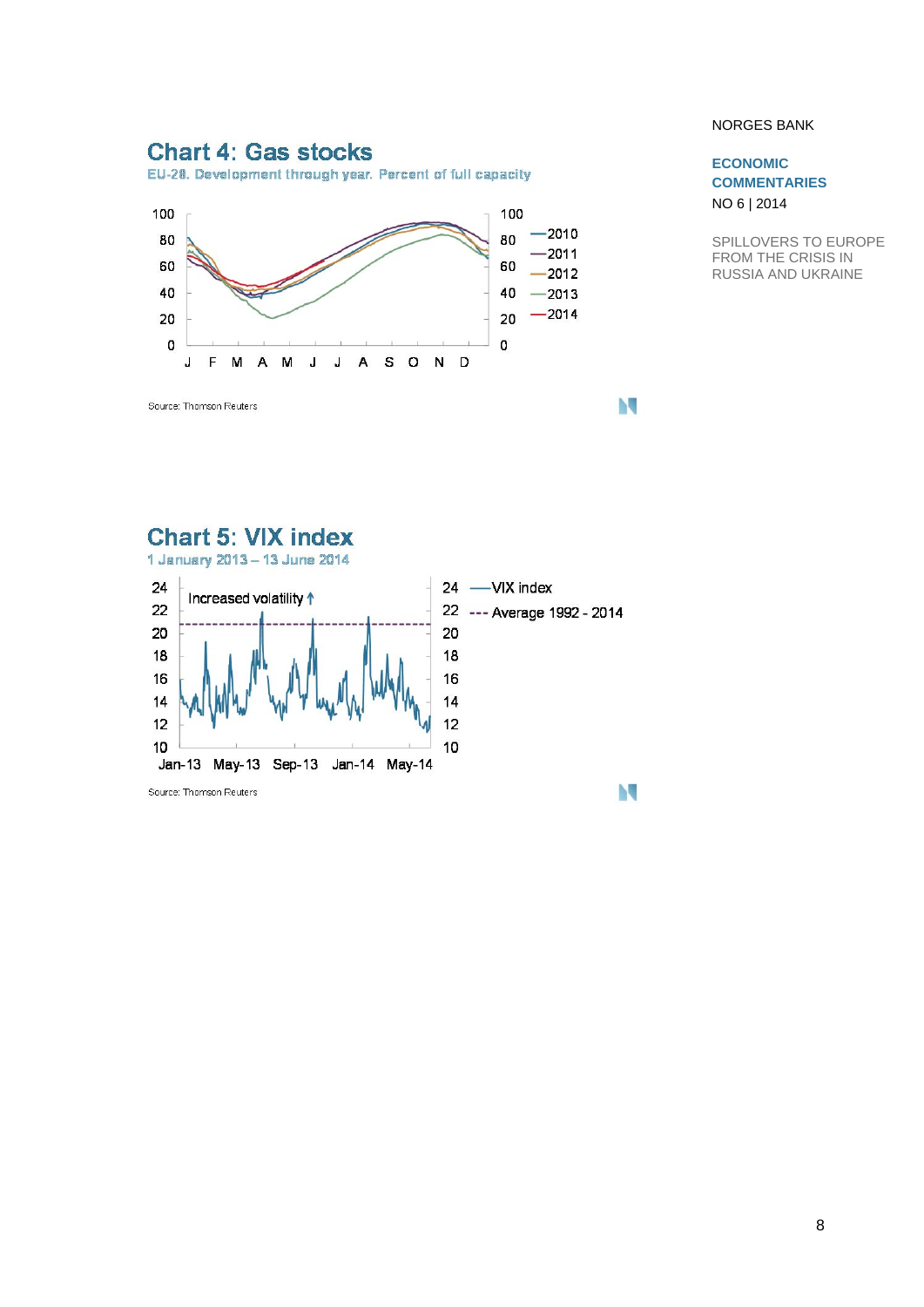## Table 1: Exports of goods to Russia in 2013

|                       | In billions of<br><b>EUR</b> | Percentage<br>of GDP |
|-----------------------|------------------------------|----------------------|
| Euro area             | 86.8                         | 0.9                  |
| Austria               | 4.3                          | 14                   |
| Belgium               | 5.1                          | 13                   |
| Estonia               | 1.4                          | 76                   |
| Finland               | 5.4                          | 2.8                  |
| France                | 7.7                          | 0.4                  |
| Greece                | 0.4                          | 0.2                  |
| Ireland               | 0.6                          | 0.4                  |
| Italy                 | 10.8                         | 0.7                  |
| Latvia                | 1.8                          | 76                   |
| <b>Netherlands</b>    | 8.0                          | 13                   |
| Portugal              | 0.3                          | 0.2                  |
| Spain                 | 2.8                          | 0.3                  |
| Germany               | 36.1                         | 13                   |
| <b>Denmark</b>        | 1.6                          | 0.6                  |
| Lithuania             | 4.9                          | 14.1                 |
| Norway                | 1.0                          | 0.4                  |
| Poland                | 8.1                          | 2.1                  |
| Slovakia              | 2.6                          | 3.5                  |
| Slovenia              | 1.2                          | 34                   |
| <b>United Kingdom</b> | 4.7                          | 0.2                  |
| Sweden                | 2.7                          | 06                   |

### Source: European Commission

### Table 2: Number of overnight stays by Russian citizens in 2013

|                    | Percentage of total<br>number of overnight stays |
|--------------------|--------------------------------------------------|
| Euro area          |                                                  |
| <b>Austria</b>     | 14                                               |
| <b>Belgium</b>     | 0.7                                              |
| Estonia            | 10.7                                             |
| Finland            | 7.4                                              |
| France             | 0.7                                              |
| Greece             | 5.6                                              |
| Ireland            | 0.1                                              |
| Italy              | 1.6                                              |
| Latvia             | 16.6                                             |
| <b>Netherlands</b> | 0.4                                              |
| Portugal           | 1.1                                              |
| Spain              | 2.2                                              |
| Germany            | 0.6                                              |
| Denmark            | 0.3                                              |
| Lithuania          | 10.8                                             |
| Norway             | 0.7                                              |
| Poland             | 10                                               |
| Slovakia           | 1.4                                              |
| Slovenia           | 37                                               |
| United Kingdom     | 0.4                                              |
| Sweden             | 0.4                                              |

Source: European Commission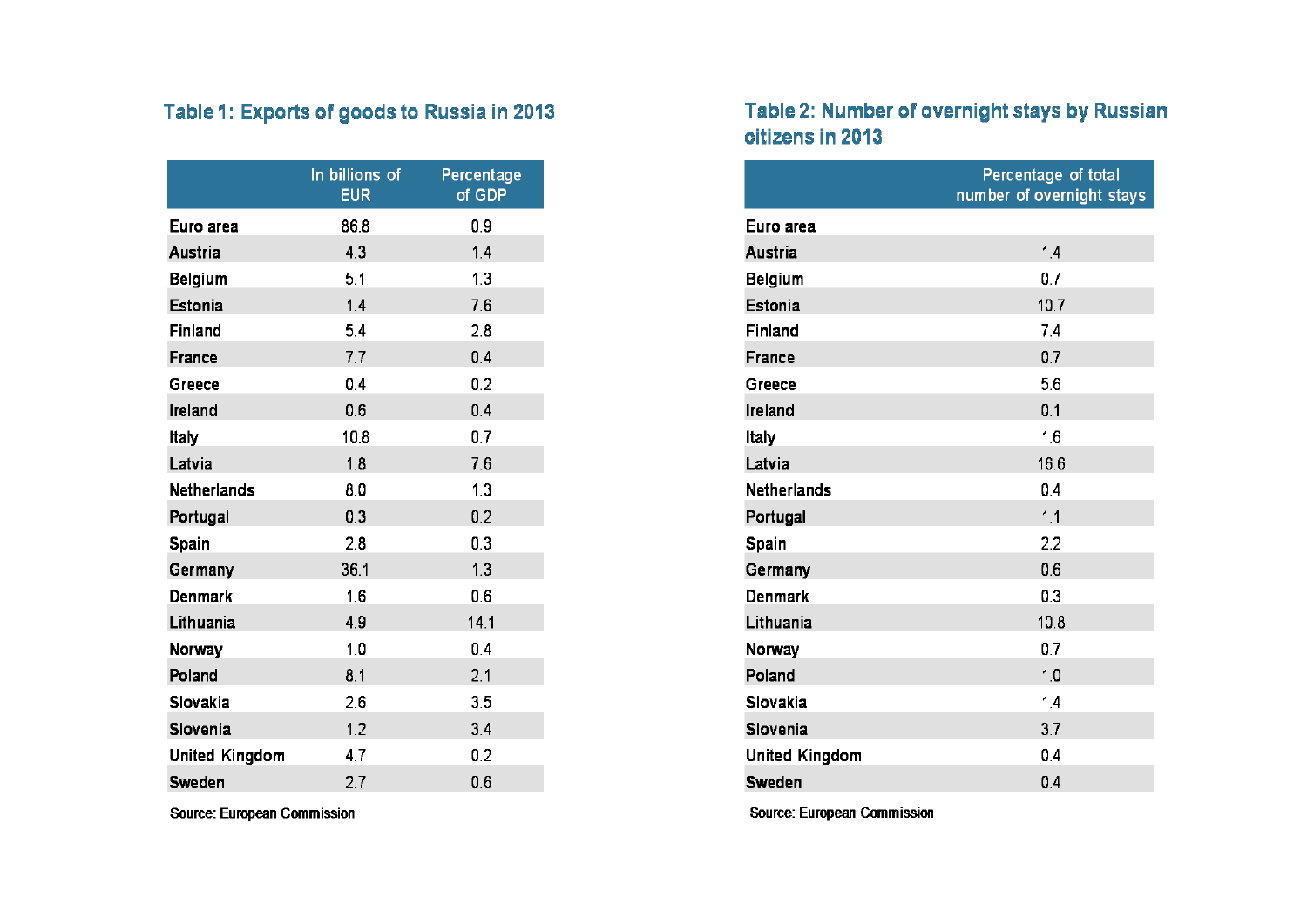|                       | In<br><b>billions</b><br>of EUR | Percentage<br>of GDP | Percentage of total<br>direct investment |
|-----------------------|---------------------------------|----------------------|------------------------------------------|
| Euro area             | 173.3                           | 1.8                  | 1.7                                      |
| Austria               | 8.5                             | 2.8                  | 5.3                                      |
| Belgium               | 0.3                             | 0.1                  | 0.1                                      |
| Estonia               | 0.3                             | 1.5                  | 5.7                                      |
| Finland               | 3.2                             | 1.7                  | 2.8                                      |
| France                | 12.3                            | 0.6                  | 1.0                                      |
| Greece                | 0.0                             | 0.0                  | 0.1                                      |
| Ireland               | 0.2                             | 0.1                  | 0.1                                      |
| Italy                 | 8.0                             | 0.5                  | 2.0                                      |
| Latvia                | 0.0                             | 0.1                  | 3.8                                      |
| <b>Netherlands</b>    | 5.4                             | 0.9                  | 0.7                                      |
| Portugal              | 0.0                             | 0.0                  | 0.0                                      |
| Spain                 | 1.2                             | 0.1                  | 0.2                                      |
| Germany               | 19.0                            | 0.7                  | 1.6                                      |
| Denmark               | 1.0                             | 0.4                  | 0.5                                      |
| Lithuania             | 0.1                             | 0.3                  | 5.7                                      |
| Norway                | 0.4                             | 0.2                  | $\overline{a}$                           |
| Poland                | 1.1                             | 0.3                  | 2.5                                      |
| Slovakia              | 0.0                             | 0.0                  | 0.4                                      |
| Slovenia              | 0.3                             | 0.9                  | 5.8                                      |
| <b>United Kingdom</b> | 7.6                             | 0.4                  | 0.6                                      |
| Sweden                | 56                              | 1.4                  | 1.9                                      |

# Table 3: Direct investment in Russia, level in 2012

Source: European Commission

# Table 4: Claims on Russian banks, 2013 Q4.

|                       | In billions of<br><b>USD</b> | Percentage<br>of total<br>bank assets |
|-----------------------|------------------------------|---------------------------------------|
| Euro area             |                              |                                       |
| Austria               | 16.9                         | 1.3                                   |
| Belgium               | 0.5                          | 0.0                                   |
| Estonia               |                              |                                       |
| Finland               |                              |                                       |
| France                | 49.2                         | 0.4                                   |
| Greece                | 0.4                          | 0.1                                   |
| Ireland               |                              |                                       |
| Italy                 | 29.2                         | 0.5                                   |
| Latvia                |                              |                                       |
| Netherlands           | 17.2                         | 0.5                                   |
| Portugal              | 0.2                          | 0.0                                   |
| Spain                 | 1.3                          | 0.0                                   |
| Germany               | 19.3                         | 0.2                                   |
| Denmark               |                              |                                       |
| Lithuania             |                              |                                       |
| Norway                |                              |                                       |
| Poland                |                              |                                       |
| Slovakia              |                              |                                       |
| Slovenia              |                              |                                       |
| <b>United Kingdom</b> | 17.1                         | 0.2                                   |
| Sweden                | 93                           | 0.7                                   |

Source: BIS